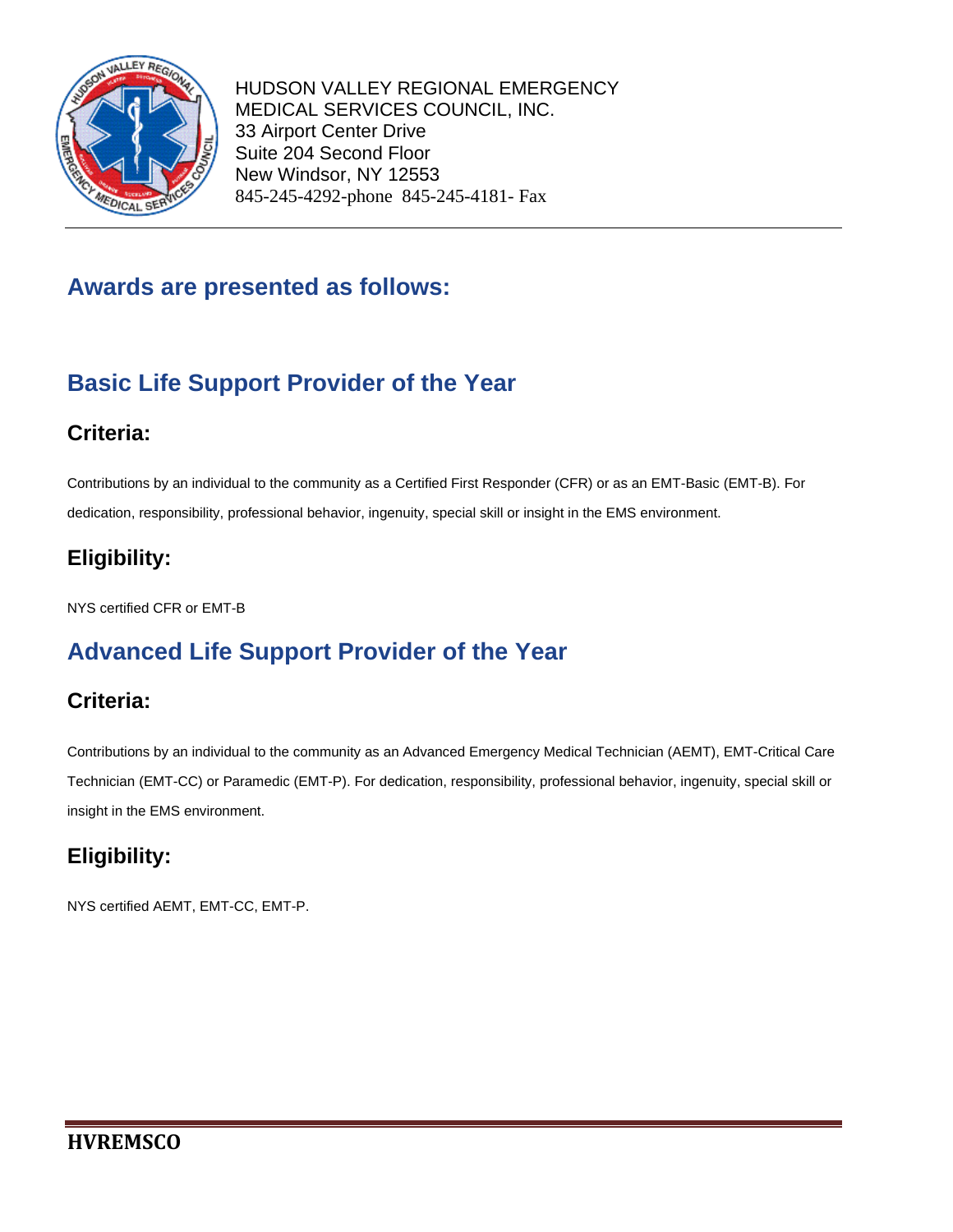

# **EMS Agency of the Year**

### **Criteria:**

Any agency which strives for consistency in EMS excellence and exhibits exemplary performance when providing or supporting prehospital emergency medical care.

## **Eligibility:**

NYS EMS agency that includes, but is not limited to, an ambulance service, ALSFR or BLSFR participating in their local EMS System.

# **Youth Provider of the Year**

### **Criteria:**

Contributions by an individual to the community as a certified first responder (CFR) or First Aid certified. For dedication, responsibility, professional behavior, ingenuity, special skill or insight in the EMS community.

### **Eligibility:**

NYS certified CFR or First Aid certified and affiliated with a first response agency (fire, EMS, police).

# **Harriet C. Weber EMS Leadership Award**

### **Criteria:**

Longevity, innovation/dedication, responsibility, executive and management skills in establishing, maintaining, promoting or expanding EMS organizations, agencies, committees at the community and/or state level.

## **Eligibility:**

EMS Agency leader; local, county, regional, state EMS leader; medical/nursing/or career EMS leader.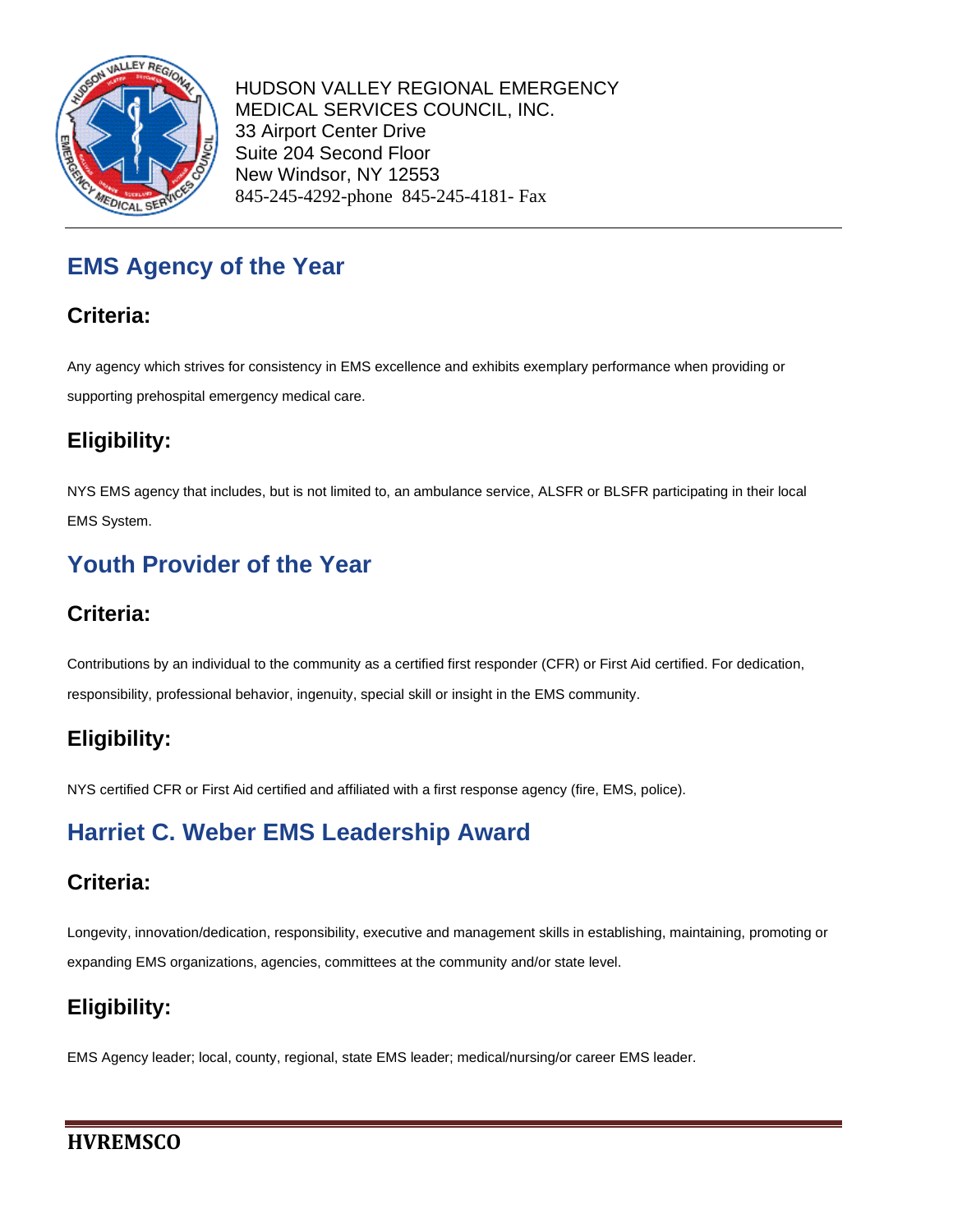

# **EMS Educator of Excellence**

### **Criteria:**

Individual who through outstanding teaching, educational administration/coordination, publication or research has significantly improved prehospital services at the local, county, regional or state level.

## **Eligibility:**

EMS educator or equivalent.

# **EMS Communications Specialist of the Year**

#### **Criteria:**

Contributions to the EMS community as a call receiving operator, dispatcher or call taker. Dedication, responsibility, professional behavior, or special skill or insight to prehospital communications.

### **Eligibility:**

Employee or volunteer with an organized dispatch center in New York State.

# **Registered Nurse of Excellence**

### **Criteria:**

Contributions to the EMS community as a NYS Registered Professional Nurse. Dedication, responsibility, professional behavior, ingenuity, special skill or insight in the prehospital environment.

### **Eligibility:**

NYS licensed registered nurse serving the EMS System.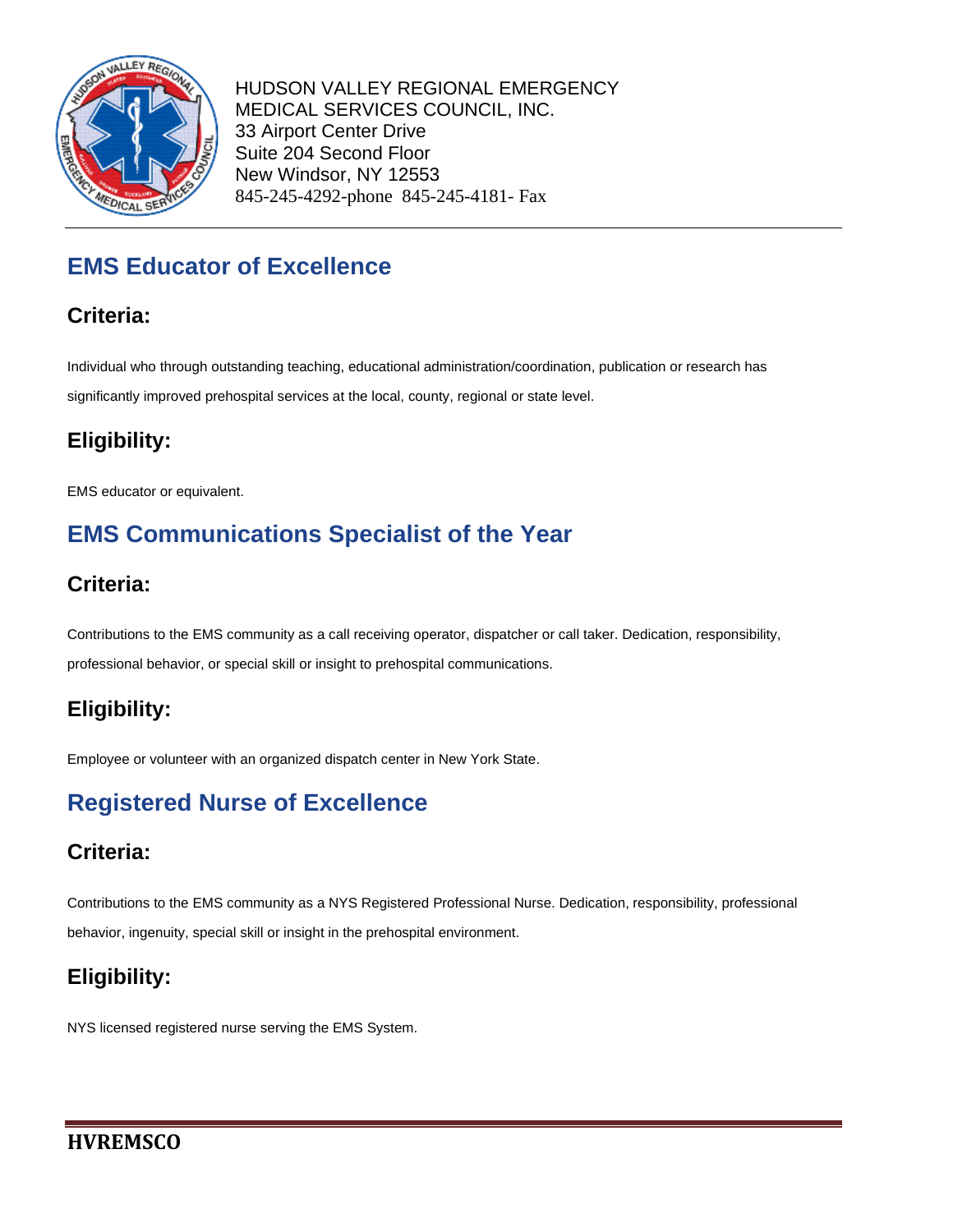

# **Physician of Excellence**

### **Criteria:**

Contributions to the EMS community as a physician. Dedication, responsibility, professional behavior, special skill or insight in the prehospital environment.

## **Eligibility:**

NYS licensed physician serving an EMS system

# **Excellence in EMS Quality and Safety**

### **Criteria:**

The service must have implemented a practice or made a significant contribution that enhances the focus on the delivery of EMS in the community.

The practice should lead to a measurable and sustained improvement in EMS provider safety, patient care quality and effectiveness, or efficiency of EMS Response or resource deployment.

The application must include a program description, the methodology used to achieve change, a description of the outcomes and lessons learned that provide insight in to what it takes to accomplish and sustain a successful change.

*(Two honorable mention awards will also be selected.)*

## **Eligibility:**

Applicant is a NYS based EMS service or individual provider.